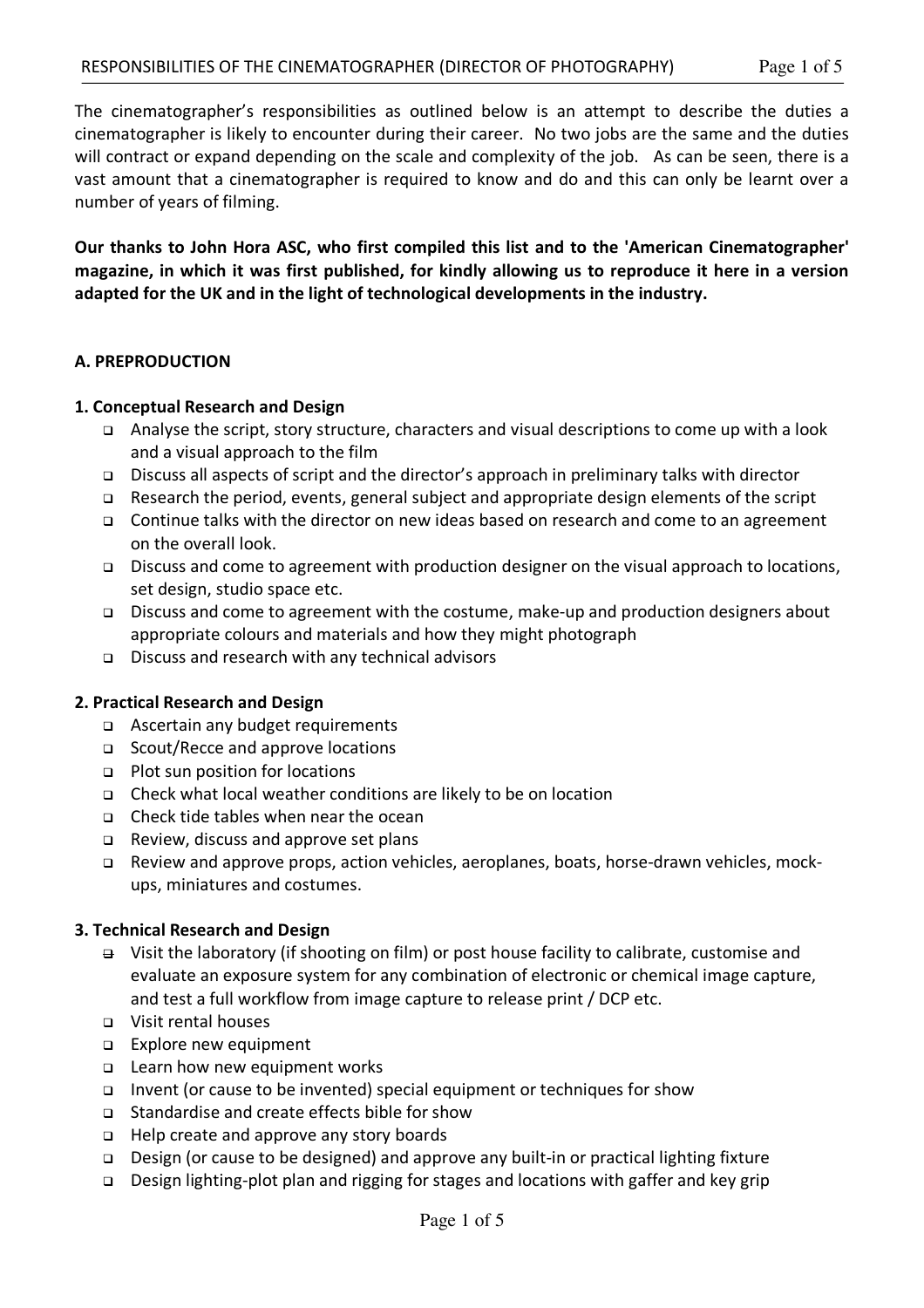- <sup>q</sup> Supervise manufacture and testing of new or modified equipment
- <sup>q</sup> Visit sets under construction
- <sup>q</sup> Approve wild walls, ceiling pieces and any moving set pieces
- <sup>q</sup> Check lighting-fixture crew
- <sup>q</sup> Walk locations and stages with all departments to discuss requirements
- <sup>q</sup> Approve set colours and textures
- <sup>q</sup> Approve costume colours and textures
- <sup>q</sup> Approve makeup and hair
- <sup>q</sup> Generate (or cause to be generated) and approve equipment lists for camera, electric and grip
- <sup>q</sup> Check how rushes will be viewed and ensure a colour and quality control system is in place to represent your work in the best possible way.
- <sup>q</sup> Liaise with D.I.T. and editorial to establish workflow, codecs, back-up protocol, look-up tables / on-set grading, on-set monitoring, graded transcodes for editorial and rushes.

# **5. Implementation**

- <sup>q</sup> Help select and approve stand-ins
- <sup>q</sup> Train crew to use any new equipment
- <sup>q</sup> Walk locations and stages with director and devise shooting plan
- <sup>q</sup> Make list of special and/or additional equipment for the production manager and indicate the number of days required
- <sup>q</sup> Work with the assistant director on shooting schedule (order of and days required for each scene) particularly in relation to sun paths, weather or tidal flows and pre-lighting requirements where appropriate.
- <sup>q</sup> Estimate and order recording devices, storage and workflow or film stock (type, size and quantity)
- <sup>q</sup> Generate (or cause to be generated) and approve rigging and shooting manpower and mandays
- <sup>q</sup> Assist other departments in getting required equipment, manpower and tests
- <sup>q</sup> Maintain regular contact with other department heads.
- <sup>q</sup> Mediate any problems between departments
- <sup>q</sup> Check loading of production trucks or cargo containers for location or international shipping
- <sup>q</sup> Visit cast run-throughs and rehearsals
- <sup>q</sup> Advise and back-up director on any problems
- <sup>q</sup> Help producer or studio solve any production problems

## **6. Testing**

- <sup>q</sup> Shoot tests for camera(s) and lenses including "lens mapping" for visual effects
- <sup>q</sup> Shoot tests for style
- <sup>q</sup> Shoot tests for workflow
- <sup>q</sup> Shoot tests for lighting of principal actors
- <sup>q</sup> Shoot tests for wardrobe and makeup
- <sup>q</sup> Shoot tests for any special effects processes, unusual rigs, props or methods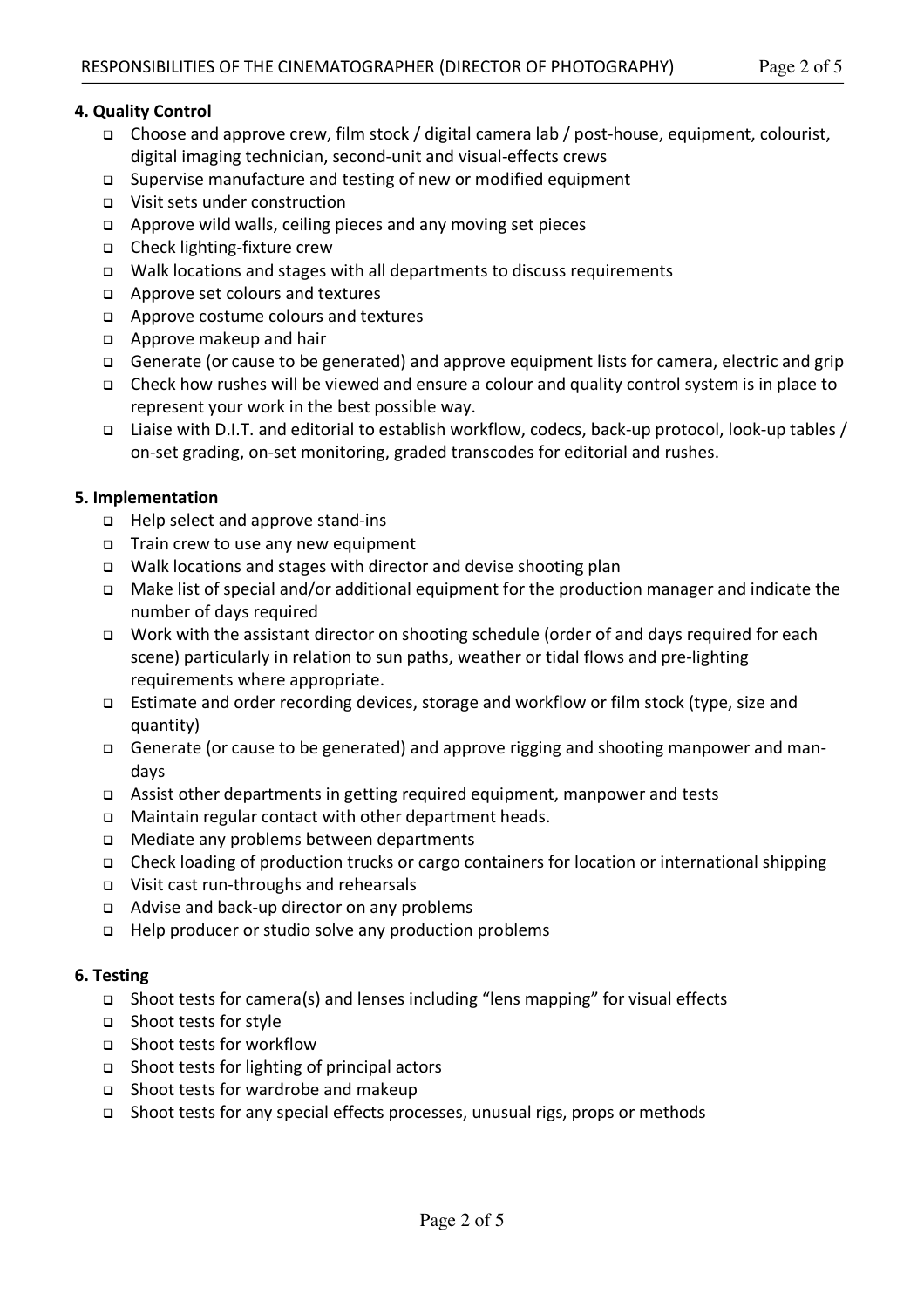# **B. SHOOTING**

# **1. Planning**

<sup>q</sup> Check and approve all call sheets and shooting order of the day's work

# **2. Blocking**

- <sup>q</sup> Watch rehearsal of scene to be shot
- <sup>q</sup> Devise shot list with director (coverage)
- <sup>q</sup> Choose lens and composition; show to director for approval
- $\Theta$  Make sure composition and movement fulfil the requirements of the scene
- <sup>q</sup> Work out mechanical problems with camera operator, assistant camera, dolly and crane grips
- <sup>q</sup> Set any camera-movement cues
- <sup>q</sup> Place stand-ins and rehearse, fine-tune
- <sup>q</sup> Ensure proper coverage of scene for editor
- <sup>q</sup> Work with assistant director on background action

# **3. Lighting**

- <sup>q</sup> Design lighting to show set/location to best advantage relative to story, style and dramatic content
- <sup>q</sup> Light each actor to reinforce and reveal character
- <sup>q</sup> Make sure the mood and tone of lighting helps to tell the story
- <sup>q</sup> Design lighting for minimum reset time between set-ups
- <sup>q</sup> Utilise standby painter for control of highlights, shadows, ageing, dusting-down of sets and props
- <sup>q</sup> Set any lighting cues (dimmers, spot lights, colour changes and any pre-programming)

## **4. Preparation**

- <sup>q</sup> Work out any sound problems related to the lighting or camera position
- <sup>q</sup> Work out any problems with other departments
- <sup>q</sup> Check, set and approve all stunts from a camera point of view with stunt co-ordinator
- <sup>q</sup> Set any additional cameras required for stunts
- <sup>q</sup> Double-check safety with all concerned
- <sup>q</sup> Show shot to director to make any final changes
- <sup>q</sup> Get actors in for final mechanical rehearsal; solve any outstanding problems

## **5. Photography**

- <sup>q</sup> Photograph scene
- <sup>q</sup> Approve or correct take
- <sup>q</sup> Check parameters and reset for next take
- <sup>q</sup> Shoot any plates
- **Q** Note shots to be done by  $2^{nd}$  Unit,
- <sup>q</sup> Note camera height, angle, lens, focus distance, aperture, filters for visual effects department if required
- <sup>q</sup> Move to next set-up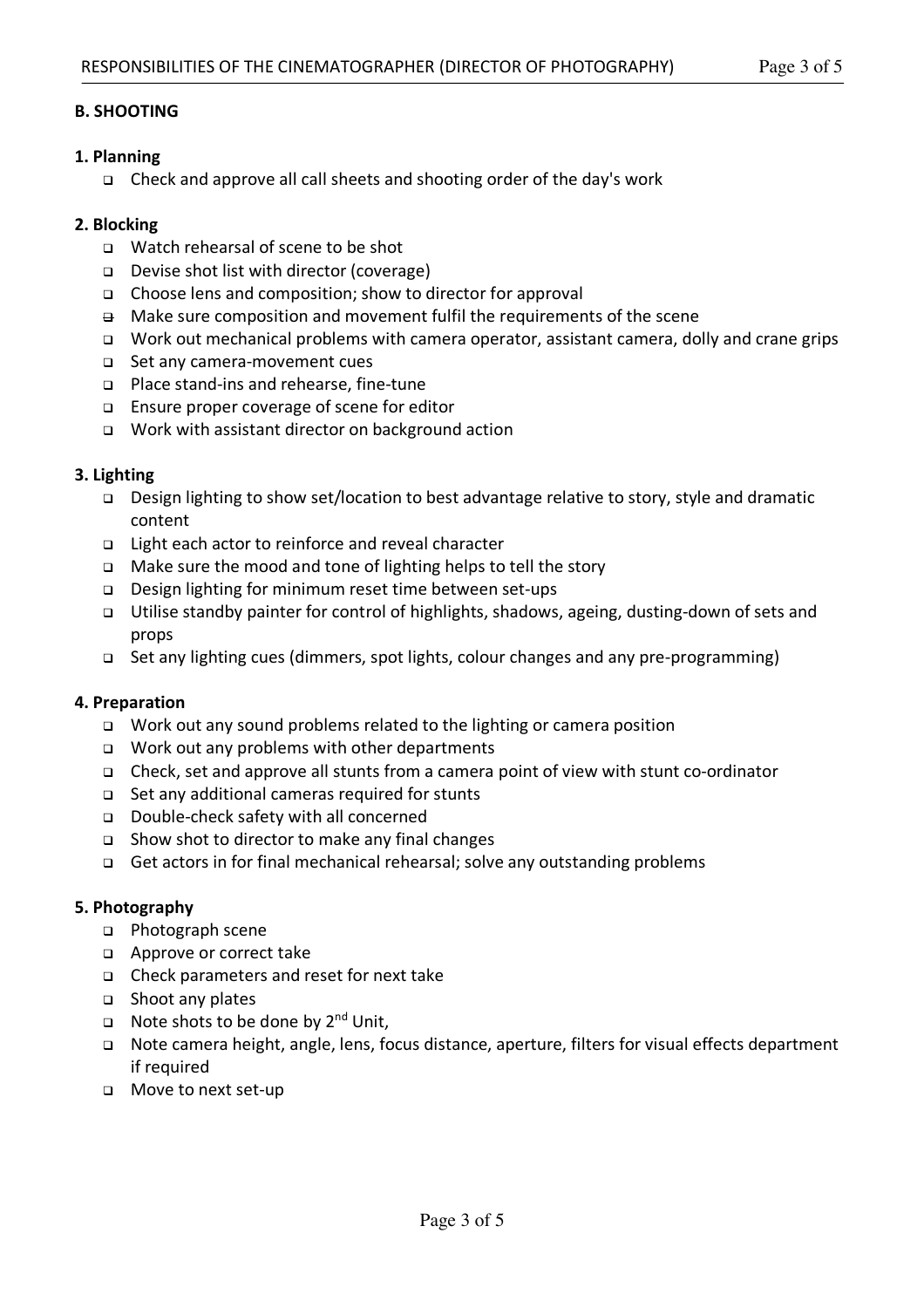## **6. Administrative**

- <sup>q</sup> Define first set-up in the morning and after lunch
- <sup>q</sup> Make sure that stills are taken of scene for lighting continuity where appropriate
- <sup>q</sup> See that "making of" and/or EPK crews get required footage
- <sup>q</sup> Make sure the script supervisor has any special camera or lighting notes
- <sup>q</sup> Check inventory of film stock or data storage and cards or recording devices
- <sup>q</sup> Check that camera logbook is being kept up to date
- <sup>q</sup> Complete day's work
- <sup>q</sup> Discuss first set-up for the next day
- <sup>q</sup> Ensure that camera, electrical, and grip crews get all copies of equipment rental or purchase invoices and approve before accountants pay vendors
- <sup>q</sup> Take care of any future or ongoing production issues
- <sup>q</sup> Answer any questions about future problems
- <sup>q</sup> Visit production manager and producer at end of day
- <sup>q</sup> Check for return of all unused equipment

## **7. Quality Control**

- <sup>q</sup> Get lab report or clearance of previous days work from the laboratory, DIT and/or editing department
- <sup>q</sup> View previous day's work either as projected rushes with director, producer, etc., or with agreed method suitable to the production.
- <sup>q</sup> Discuss and approve rushes
- <sup>q</sup> Consult with makeup, wardrobe, production designer and assistant director about rushes
- <sup>q</sup> View, discuss, correct or approve second-unit or effects rushes
- <sup>q</sup> Order reprints, rescans or new transcodes if necessary

## **8. Training**

- <sup>q</sup> Teach beginning actors movie technique (hitting marks, size of frame, lenses, etc.)
- <sup>q</sup> Train camera crew for next job up the ladder

#### **9. Contingency**

<sup>q</sup> If director is disabled, finish day's shooting for them

#### **C. POST PRODUCTION**

#### **A. Additional Photography**

- <sup>q</sup> Discuss and be aware of delivery dates for all post-production
- <sup>q</sup> Photograph or approve any additional scenes, inserts, special effects or second-unit footage.

## **B. Grading**

## **(Colour and Density)**

- <sup>q</sup> Grade and approve trailer for theatres and TV
- <sup>q</sup> Approve all optical and digital effects composites
- <sup>q</sup> Grade the picture
- <sup>q</sup> Re-grade until correct.
- <sup>q</sup> Grade & supervise alternative TV deliverables e.g. HDR (High Dynamic Range.)